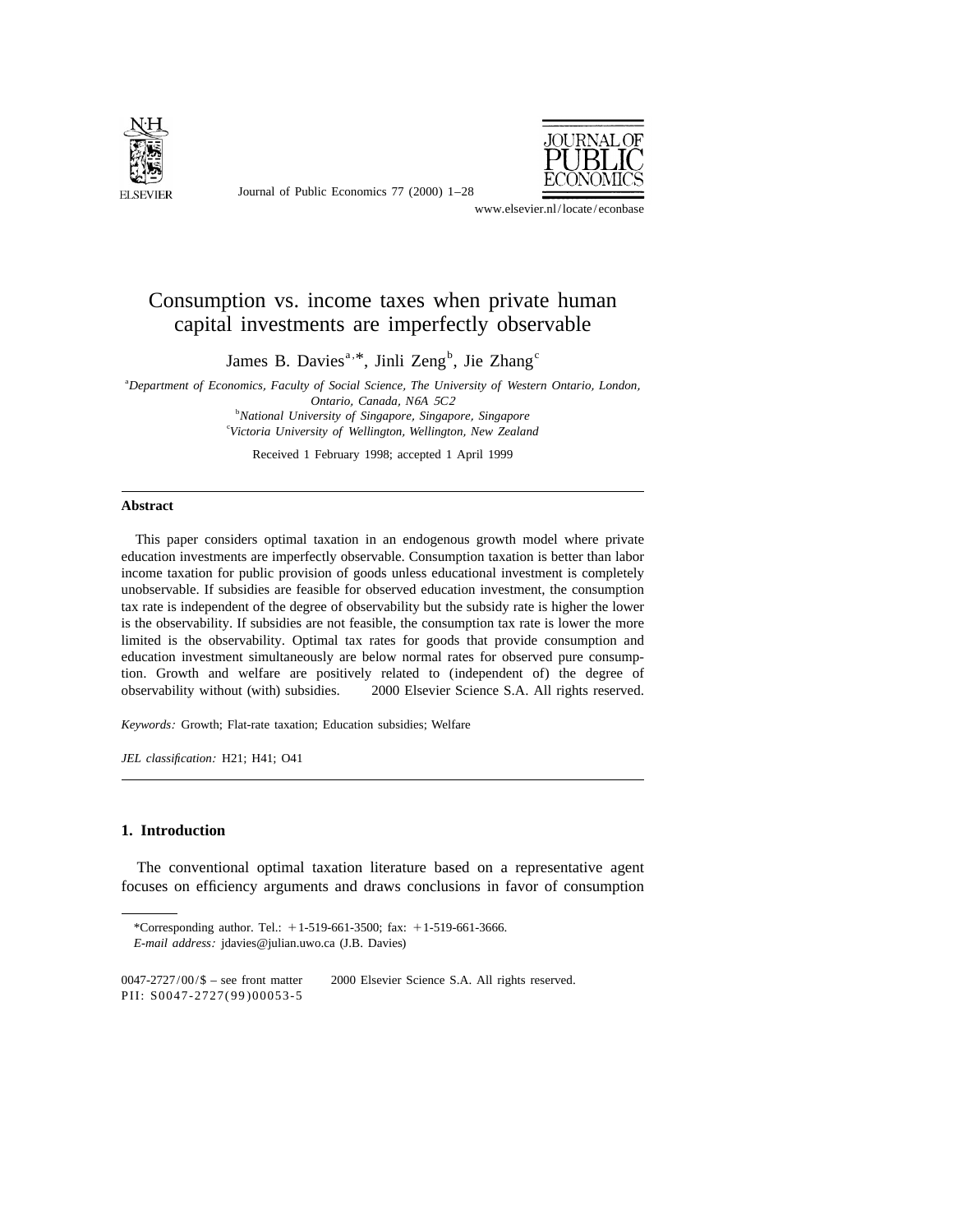taxes or taxes on initial capital stock over income or labor income taxes; see, e.g., Atkinson and Stiglitz (1981), Auerbach et al. (1983), Chamley (1986), Cooley and Hansen (1991), Devereux and Love (1994), Jones et al. (1993), Judd (1987), King and Rebelo (1990), Lucas (1990), Pecorino (1993, 1994), Perroni (1995), Rebelo (1991), Summers (1981), Trostel (1993). When the importance of human capital is recognized a key question arises: can governments distinguish private human capital investment from private consumption when a consumption tax is used? For many goods and services, the answer tends to be negative. A wide range of goods and services have both a pure consumption and human capital investment component. Major commodities like food, shelter, and clothing, for example, are all in this category — they are essential for bringing children up and also for maintaining the human capital of adults. Also, books, magazines, computers, radio, TV, and private lessons are recreational as well as educational. In fact, it is easier to make a list of things which have very little human capital investment aspect e.g. tobacco — than it is to list all the goods and services which people use to build up or maintain their human capital. Thus, it is prohibitively costly to impose different taxes based strictly on actual uses, and it is realistic to take as a fact that governments have only a partial ability to distinguish private consumption from private educational investment.

Owing to this fact, the publicly identifiable portion of private investment in education is generally exempted from a consumption tax or subsidized while the remaining portion is taxed. Clearly, taxing private educational investment to some extent under a consumption tax distorts individuals' decisions. Thus, governments' partial ability to differentiate private consumption from private educational investment poses some challenging questions. Firstly, can a consumption tax do better than other taxes in terms of welfare when private educational investment is (at least partly) subject to this tax? Secondly, what are the implications of the degree of this partial ability for growth and for the level of government expenditure which should, and perhaps will, be chosen?

Much work on optimal taxes focuses on lump-sum transfers of tax revenue to individuals. In practice, however, there are substantial uses of tax revenue to provide goods and services, including public consumption and investment in education in many countries. Most of the OECD countries spend more government revenue on the provision of goods and services than transfers net of social security.<sup>1</sup> Using the neoclassical growth model, Krusell et al. (1996) have recently shown that if government outlays are used for redistribution through lump-sum transfers, then income taxes are not necessarily worse in welfare terms, and may even be better than consumption taxes. In the political equilibrium of their model,

<sup>&</sup>lt;sup>1</sup> According to ILO (1987), many OECD countries in fact have earning-dependent social security which conditions an individual's benefits on his contribution made from payroll taxes. Evidently, such a social security program differs from redistributive transfer programs assumed in the taxation literature. For the effects of social security on growth, see Zhang (1995) and others.